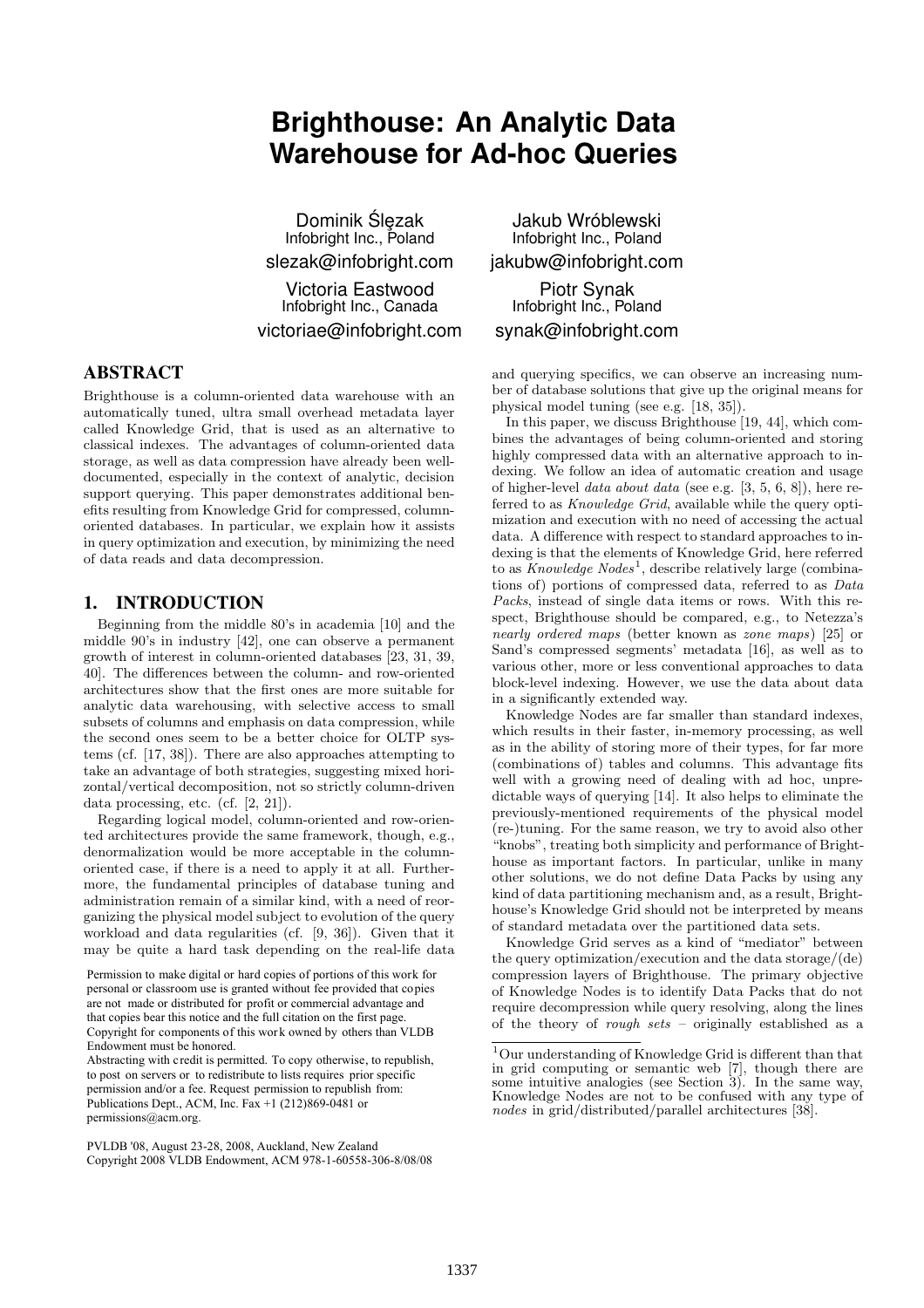

Figure 1: Brighthouse engine. Data stored within compressed Data Packs; Metadata stored within Data Pack Nodes and Knowledge Nodes; Query Optimizer and Executor combined together in an iterative fashion.

methodology of data mining and knowledge discovery [32, 33], though recently finding its applications also in a more database-related research [22, 29]. Knowledge Grid can be also used, e.g., to improve the flow of data being decompressed, as well as to iteratively refine Knowledge Nodebased information to better assist with dynamic optimization of query execution. With this respect, one should also refer to the principles of adaptive query processing [4, 12].

As mentioned in the abstract, column orientation and data compression have been already widely studied in the database-related literature. Therefore, we focus on the components of Knowledge Grid and the scenarios of their usage in query optimization/execution. Further, although Brighthouse has been already commercially proven to work efficiently with terabytes of compressed data [19], we regard this paper as the means for introducing only the basics of our approach, with experimental framework limited to minimum. On the other hand, we should emphasize that the overall architecture would not be complete without appropriately adjusted algorithms providing the average of 10:1 data compression ratio (including the overhead of Knowledge Nodes; with decompression speed meeting the performance requirements). We refer to [15, 18, 41, 45] as the state of the art in database compression. The reader may find the details of our compression algorithms in [43].

Another layer is to handle the ODBC connectors, query parsing, permission management, etc. Brighthouse leverages MySQL's pluggable storage engine platform [28] to achieve full database functionality. In particular, our query optimizer takes partially an advantage of MySQL's syntactic rewrites and parsing mechanisms, though the major part at this level is replaced by the Knowledge Node-based methodology. Replacement of the optimizer is one of differentiators when comparing to the other data storage engines, limited to single-table processing [13].

The paper is organized as follows: Section 2 discusses the basics of column-oriented data storage with compression. Section 3 introduces Knowledge Grid and presents some examples of Knowledge Nodes. Section 4 introduces principles of Knowledge Node-based query optimization/execution. Section 5 provides an illustration of the Knowledge Node-based adaptive query processing. Section 6 describes MySQL environment and reports a few examples of performance over real-life data. Section 7 concludes the paper.

# 2. DATA PACKS

As it has been pointed out already in the middle 80's, data compression aims at minimizing the disk I/O costs while executing queries [11]. Brighthouse is vertically decomposed, which enables to better compress data. Since each column stores a single data type (as opposed to rows that typically contain different types and value ranges), compression can be adjusted to each of columns specifically (cf. [1, 37]). In Brighthouse, the rows' values over each of the columns are stored by the  $64K$ -item<sup>2</sup> groupings – Data Packs, which are illustrated by means of the lowest layer in Fig. 1. We actually split the rows onto 64K-row groupings and, for each of them, we store the values of each of the columns in a separate Data Pack. We refer to such row groupings as Row Packs and we suggest comparing them with the minipagebased PAX model [2], further investigated, e.g. with regards to compression efficiency, in [41, 45]. The rows in Brighthouse are neither sorted nor partitioned with respect to any column values. It is important for achieving high data load speed, as well as avoiding administrative overheads and higher costs of physical model re-tuning [19, 44].

The choice of the number of rows in Row Packs is an interesting problem, partially referrable to the pagesize tuning in other database frameworks (cf. [42]). Operating with larger collections of items enables the compression routines to take more advantage of data regularities. On the other hand, such regularities may change across the data. Hence, well-designed compression algorithms may adjust better to smaller, potentially more locally homogeneous portions of values. In Brighthouse, compression algorithms vary not only with respect to the data types but also with respect to

<sup>&</sup>lt;sup>2</sup>By 64K we mean  $2^{16} = 65,536$  elements.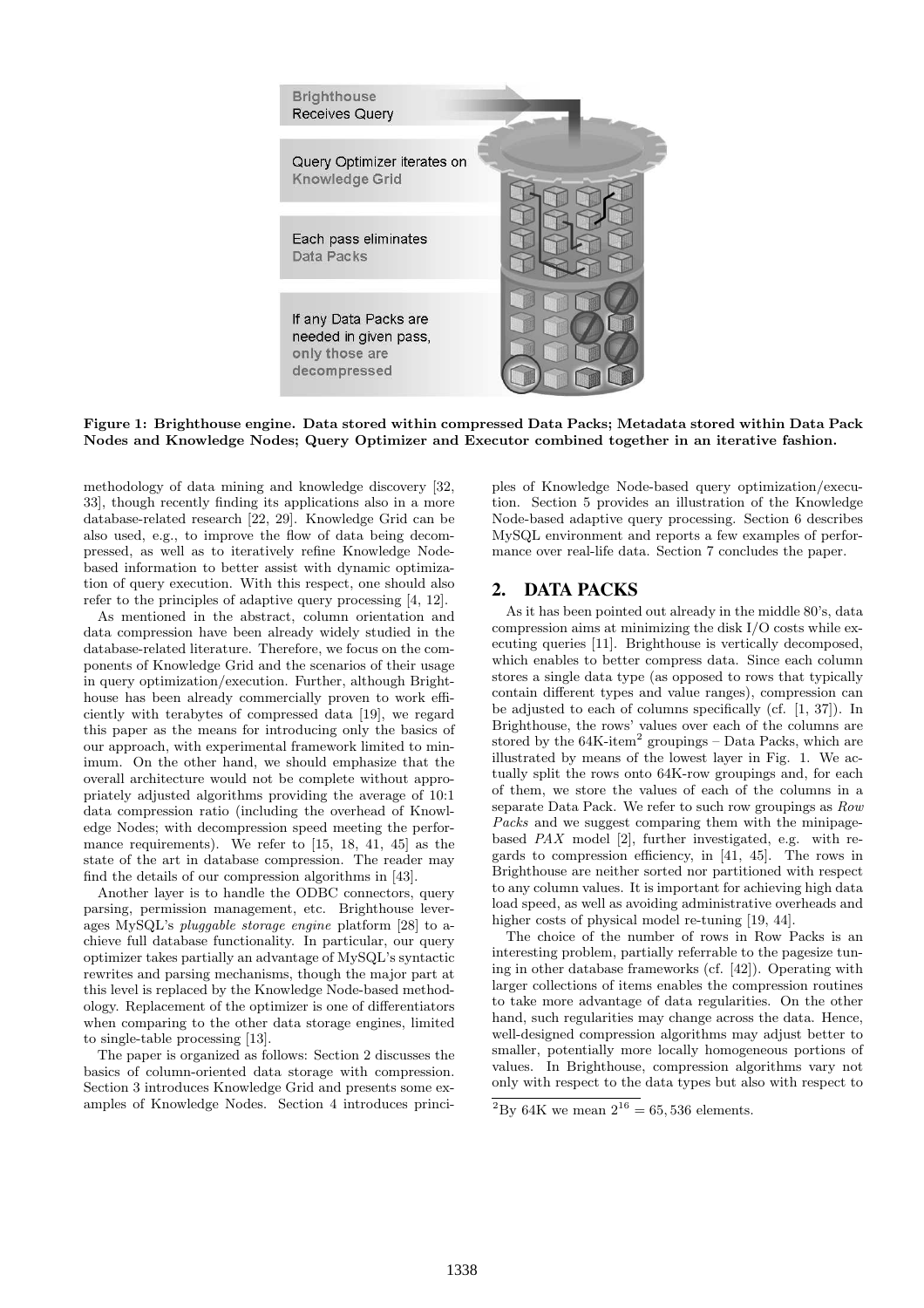regularities automatically observed inside particular Data Packs. As mentioned in Section 1, we provide, on average, 10:1 compression ratio, counted with all possible overheads, simply by comparing the size of input data files with the complete size of Data Packs and Knowledge Nodes.

The number of items put into each Data Pack has also an impact on dynamics of data accessibility. One would like to minimize the number of Data Pack reads while querying. Vertical decomposition helps as analytic queries usually refer to a relatively small percentage of columns (cf. [1, 37]). Further way to limit the data reads is to equip Data Packs with such metadata (*data about data*) that enable to identify and exclude the data portions irrelevant to a query, or to resolve it without the need of accessing particular Data Packs at all, even if they are (partially) relevant. The idea of fast pre-excluding irrelevant data basing on their compacted forms and various types of metadata is quite popular (cf. [3, 22]), easily translatable to the level of larger Data Packs and Row Packs (cf. [16, 25]). On the other hand, applying compacted data representation instead of the actual data portions to answer to a query is assumed to be a domain of *imprecise* rather than *precise* query resolving (cf. [5, 30]). In the foregoing sections, we describe how this idea is used in Brighthouse to handle precise querying.

The key features of metadata understood as above should be quality and size. Smaller Data Packs would be labeled with more precise metadata, but the resulting larger number of metadata instances needed for larger number of Data Packs would decrease efficiency of their usage. On the other hand, larger packs result in less precise but also less sized metadata structures, though here we should also remember about the above discussion on data compression and a potential overhead related to extracting larger pieces of irrelevant items together with those really needed. In our tests, we found 64K items per Data Pack as a reasonable number to optimize both data accessibility and compression.

# 3. KNOWLEDGE GRID

There are two metadata layers in Brighthouse. The first one, called Data Pack Nodes, is more comparable to other approaches (see e.g. [16, 25]). Each Data Pack has a corresponding Data Pack Node containing such statistics as the minimum/maximum values (interpreted specifically for different data types), the sum of values (only in case summing the values makes sense), the number of null values, and the number of all elements in the Data Pack. We refer to Fig. 2a, which illustrates the Data Packs' Data Pack Nodes.<sup>3</sup>

The second layer, called Knowledge Grid, contains more advanced structures – Knowledge Nodes, which refer to more detailed information about Data Packs, as well as to various kinds of dependencies between Data Packs belonging to different Row Packs, columns and tables. It is important to note that Data Pack Nodes and Knowledge Nodes together take roughly 1% of the compressed data size. All Data Pack Nodes and Knowledge Nodes relevant to the given query can be easily stored in memory, supporting various kinds of query optimization/execution operations independently from accessing and decompressing Data Packs.

The term "Knowledge Grid" often refers to web services and semantic web, as well as to parallel computing and dis-

tributed data, to mention just a few areas. In particular, it may relate to synthesizing data-based knowledge and to enabling the search and/or database engines to answer queries and draw conclusions from the masses of data (cf. [7]). We focus on the Database Knowledge Grid, interpreted as the means for extracting, representing, and applying highgranularity knowledge about data, at the level of (combinations of) Data Packs. Let us give some basic examples of Knowledge Nodes implemented in Brighthouse:

- Histograms (HISTs) are built for numeric columns. HIST collects information about each of Data Packs for the given column. For each Data Pack, HIST splits the range between its min and max onto 1024 equal intervals. HIST contains binary information (which makes it far smaller than in case of various versions of widely common histograms). For each Data Pack, each of 1024 intervals is labeled with 1, if there is a value in the Data Pack which drops into the given interval, and 0 otherwise. To summarize, our HISTs are not so comparable to the histograms widely studied in the literature [20], as they provide binary and very local Data Pack-related information. On the other hand, extensions of the currently implemented HISTs are still possible, while keeping in mind the constraint of a relatively small size of the Knowledge Grid elements.
- *Character Maps (CMAPs)* are built for alpha-numeric columns. Like above, CMAP collects information about each of Data Packs. For each Data Pack, CMAP stores binary information about occurrence of particular characters at particular positions of the string values stored in the Data Pack. For example, if there is no string value with character "b" at the third position in the whole Data Pack, then the corresponding CMAP's box for this Data Pack is 0. As a summary, CMAPs, like HISTs, should be also compared to the already existing methodologies.
- Pack-to-Packs are built for the pairs of data tables. Each Pack-to-Pack is related to a specific join relation based on equality of two columns in two tables. It is kept in Knowledge Grid only if the given join relation has already occurred in one of the queries. Pack-to-Pack is a binary matrix labeled by the pairs of identification numbers of Row Packs from two tables. We refer to such numbers as Row Pack IDs. For the pair of Row Packs from two data tables, the matrix value is 1, if there is at least one pair of rows belonging to these Row Packs which satisfy the join relation, and 0 otherwise. Pack-to-Packs should be certainly compared to more traditional indexes. They are, actually, a simple example of the previously mentioned general ability to translate widely known index structures to the language of Data Packs and Row Packs.

The simplest case of using Knowledge Nodes is fast, metadata-only-based exclusion of data irrelevant to a query. For example, given a query with a BETWEEN condition over a numeric column, we can use its Data Pack Nodes (specifically the min/max values) and its HIST to identify as many Data Packs with no items satisfying the condition as possible. In the same way, Data Pack Nodes and CMAP can help in exclusion of Data Packs with no items satisfying, e.g., a LIKE condition. All above Knowledge Nodes can be

<sup>&</sup>lt;sup>3</sup>In the example related to Fig. 2, we are interested only in the min and max values, so illustration is simplified.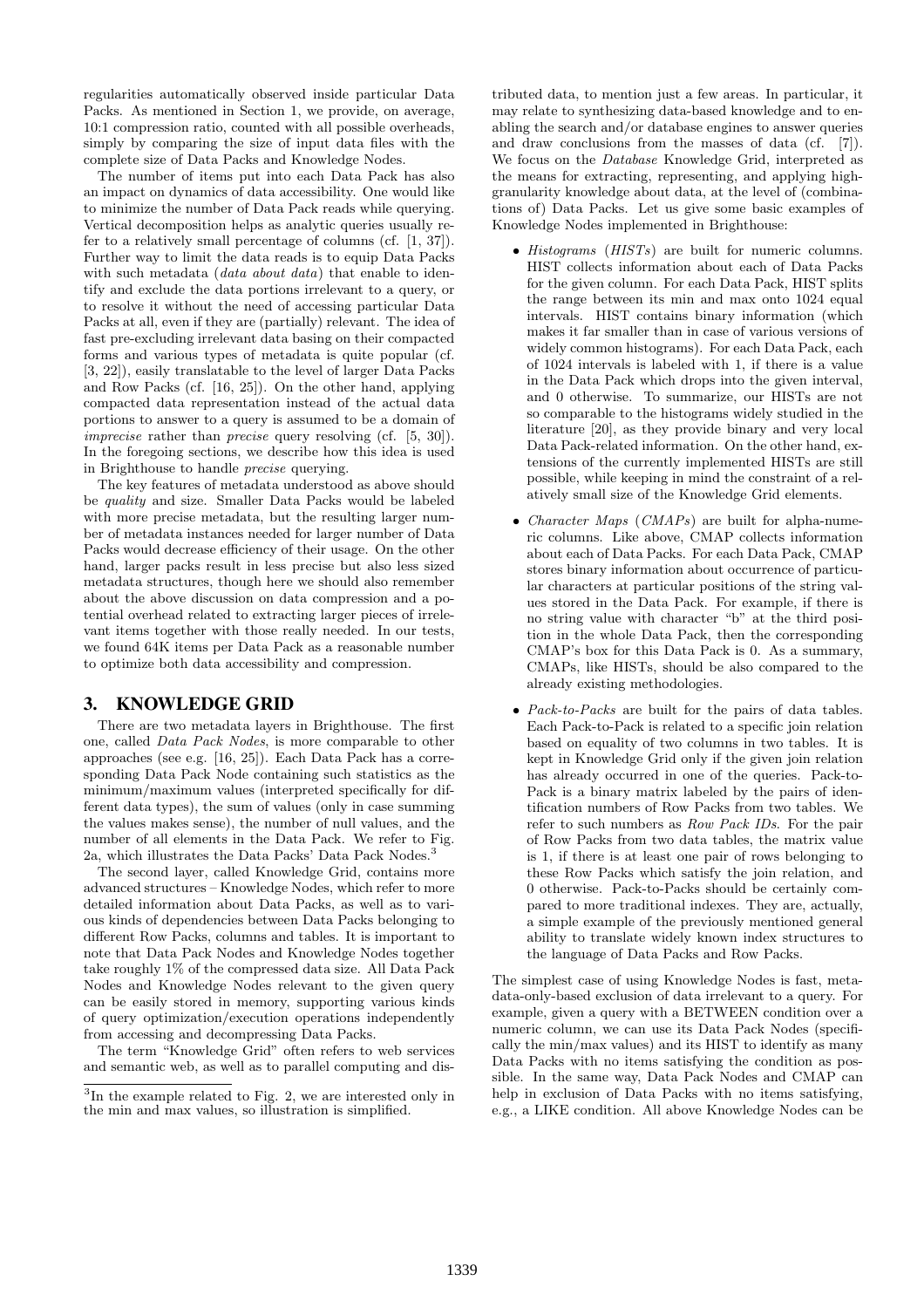also useful in elimination of collections of tuples not satisfying join relations, etc. This most straightforward application has been followed by other methodologies described in the literature, though, as already mentioned, only relatively simple statistics were used and only relatively simple query execution steps were considered so far (see e.g. [16, 25]).

In Section 6, we experimentally show that operating with advanced Knowledge Nodes on top of simple Data Pack Nodes can provide significant improvements. Beforehand, in Section 4, we show that Data Pack Nodes and Knowledge Nodes can be applied not only to data exclusion, but also to other steps of query optimization and execution. Here, let us finish with just a few more examples, illustrating a variety of data-driven structures that may be useful (cf. [44]):

- Distribution of numeric values within the given Data Pack's range may be biased. There may be large subranges with no values occurring. Also, some 1's in HIST can occur just because of a single item, laying almost at the edge of a given interval. A more intelligent way of cutting the ranges may maximize the overall length of intervals labeled with 0's, using as small number of cuts as possible. This task partially resembles some of machine learning problems [27] and may be also compared to inducing multi-dimensional histogram structures [6, 20].
- Data Pack Nodes and Knowledge Nodes created independently for each of columns do not take advantage of column correlations or dependencies. Being of recently growing interest in the area of query optimization [12, 24], such inter-column value relationships can be expressed as Knowledge Nodes too. For example, within each Row Pack, the Data Pack Node / HIST / CMAP statistics can be calculated over subsets of only those rows which satisfy some conditions on other columns. Again, it looks like a task close to machine learning, as we want to search for column conditions affecting statistics of other columns to the largest degree.
- Analytic queries are often aggregations over a table T1 subject to conditions defined over another table T2. Statistics related to T2 can be expressed as new Knowledge Nodes of T1. For example, we can keep the minimum and maximum values of a column T2.a over all rows in T2, which are in a T1.b=T2.c relation with the rows belonging to every given Row Pack in T1. It may be interpreted as a kind of virtual data denormalization where, however, only Knowledge Nodes are created. Potentially, it has application not only in case of simple one-to-many relations, but also in case of more complex joins.

One should not exaggerate with the number of different Knowledge Nodes. In many cases, combined application of more standard Knowledge Nodes (HIST, CMAP, Packto-Pack) enables to obtain almost the same performance characteristics as in case of more complicated structures described above. Nevertheless, it is required to conduct further research also on automatic optimization and maintenance of the whole Knowledge Node groups, to keep the particular Knowledge Nodes' functionalities complementary to each other, and to keep the Knowledge Node group overall size at a level around 1% of the compressed data size. Again, it partially resembles some tasks known from data mining

and, as an optimization problem, it may be addressed by adapting some well-known heuristics. Certainly, it can be also discussed in the context of physical data model tuning (cf. [9]), though we would like to stress that relatively small sizes of Knowledge Nodes, when compared with the structures used in other solutions, make the whole Brighthouse framework more flexible.

## 4. OPTIMIZATION AND EXECUTION

Given Knowledge Nodes and most simple examples of their usage introduced, let us proceed with a description of the top layer of the Brighthouse core solution. As symbolically illustrated by Fig. 1, we regard the modules of query optimization and execution as entirely combined. The first reason for this is that, although our design of the query execution plan as a result of query optimization is quite standard, the query optimizer works on the basis of simulating the query execution against Knowledge Grid. Starting with (logical combinations of) single-table conditions, the optimizer uses available Data Pack Nodes and Knowledge Nodes to classify Data Packs into three categories:

- *Irrelevant* Data Packs, which have no data elements relevant for further resolving the given query
- Relevant Data Packs, where all of data elements are relevant for further resolving the given query
- Suspect Data Packs, which cannot be classified as Relevant or Irrelevant on the basis of available Data Pack Nodes and Knowledge Nodes

In Section 3, while talking about Data Pack Node and Knowledge Node-based processes of excluding as many Data Packs as possible, we referred only to the first above category. Using all three categories provides far more possibilities. For example, optimization of multi-join query execution plans usually starts with estimation of selectivity of single-table condition components. This is also the case in Brighthouse, where, given no indexes, the condition components are analyzed against Knowledge Grid. In such a case, identifying Relevant Data Packs provides valuable information. As another example, consider an analytic query with some after-SELECT statistics to be calculated. Such statistics can be partially reconstructed based on Data Pack Nodes of Relevant Data Packs. If we are, e.g., interested in calculating the total of some column over the rows satisfying some condition, if we know that a given Data Pack is Relevant with respect to that condition, then we can use the total value stored in the corresponding Data Pack's Data Pack Node to contribute to the final result, avoiding decompression.

Our inspiration to consider three categories of Data Packs grew from the theory of rough sets [32, 33], where the data is split among positive, negative, and boundary regions with respect to their membership to the concepts of interest, often called decisions. In the theory of rough sets, the data rows can be analyzed only via their values on available columns. The rows can, e.g., correspond to some bank's customers and the concept of interest – to information whether each given customer had any payment problems. The customers are organized into groups with the similar values of available demographic and account history attributes. Positive region consists of the groups of rows completely included into the decision; negative region consists of the groups with no intersection with the decision; and boundary region consists of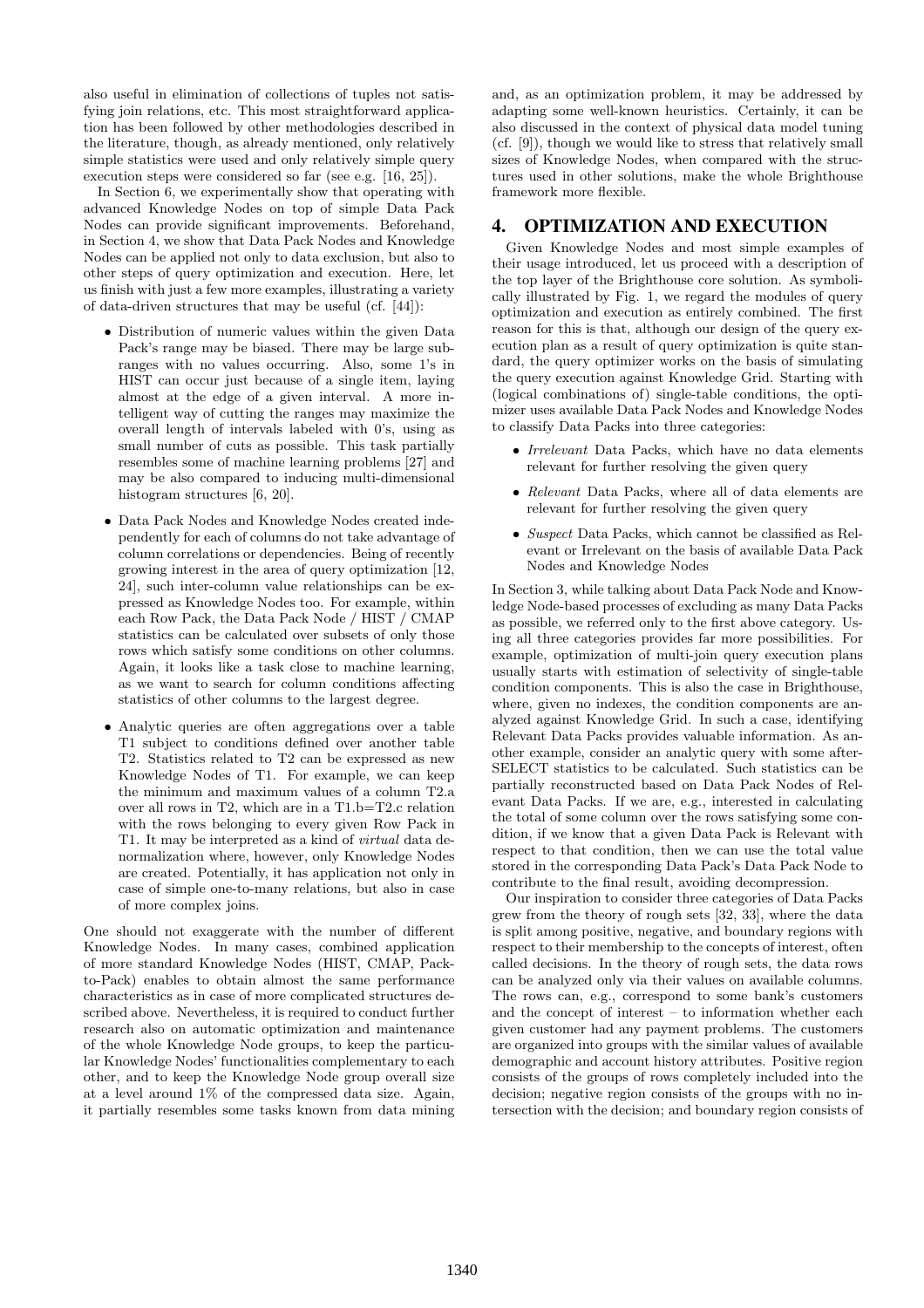

Figure 2: (a) Simplified Data Pack Nodes for the table T considered in Section 5; (b,c,d) Status of Data Packs at particular described stages of query processing. Symbols R/S/I denote Relevant/Suspect/Irrelevant Data Packs, respectively.

groups of the third kind, where the available attributes are not sufficient to tell whether the given group of rows fully supports or negates the decision. Although the ways of understanding the groups of rows in Brighthouse and in the original rough set framework are different, the Data Packs being Relevant, Irrelevant, and Suspect with respect to a given query intuitively correspond to the positive, negative, and boundary regions with respect to a given decision.

The three-mode classification can be conducted also for the Row Packs or their combinations called Tuple Packs. In case of Row Packs, we use Knowledge Grid to classify their Data Pack components with respect to, e.g., conjunctions and disjunctions of multi-column filters. Single-column results are then combined using a three-valued logic. For example, if a Row Pack is evaluated against disjunction of conditions and one of them turns out to have the Relevant status, then the Row Pack becomes Relevant automatically. Relevant Tuple Packs occur relatively rarely in the case of joins based on equalities – it would mean that, for a pair of Row Packs from two different tables, the given equality relation is satisfied for all pairs of their rows. However, it is more likely for joins based on inequalities – it may often happen that the minimum of one Data Pack is greater than the maximum of another Data Pack and, hence, all pairs of values stored in those two Data Packs satisfy the inequality. Multi-table and single-table conditions defined over Tuple Packs can be combined using logical operators or they can get mixed with Data Pack Node-based estimations of SE-LECT expressions coming from subqueries. As a summary, Brighthouse is able to apply Knowledge Grid to thoroughly analyze Tuple Packs in a way corresponding to the given query, prior to (or during) accessing the actual data.

Further reason to treat the Brighthouse optimization and

execution modules as so closely related to each other is that Data Pack Nodes and Knowledge Nodes accompany and potentially modify the query execution through all its steps, by themselves or in combination with information obtained from decompressed Data Packs, along the lines of adaptive query processing (cf. [4, 12]). It also finally clarifies that our way of using data about data is more advanced than just a single-step phase of filtering out the irrelevant blocks (cf. [3, 16, 22, 25]). The next section contains a very simplified case study to clarify the basics of such a Data Pack Node and Knowledge Node-based adaptive approach. The reader is, however, encouraged to consider more advanced possible scenarios. For example, the "ROUGH ORDER BY" procedure mentioned below may be applied to optimization of the order of decompressing Data Packs to avoid large intermediate structures while resolving ORDER BY, GROUP BY, or multiple JOIN operations.

## 5. ILLUSTRATIVE EXAMPLE

Consider table T with 350,000 rows and two columns A and B. We have six Row Packs: (A1,B1) corresponds to the rows 1-65,536 with Data Packs A1 and B1 containing their values on A and B, respectively. (A2,B2) corresponds to the rows 65,537-131,072, etc., until the last Row Pack (A6,B6) corresponding to the rows 327,681-350,000. The minimum and maximum values available in Data Pack Nodes of corresponding Data Packs are displayed in Fig. 2a. For simplicity, assume there are no nulls in T. Let us also remind that Knowledge Grid may contain more information about Data Packs, though we do not use it in this simple case study. The query of our interest is the following:

SELECT MAX(A) FROM T WHERE B>15;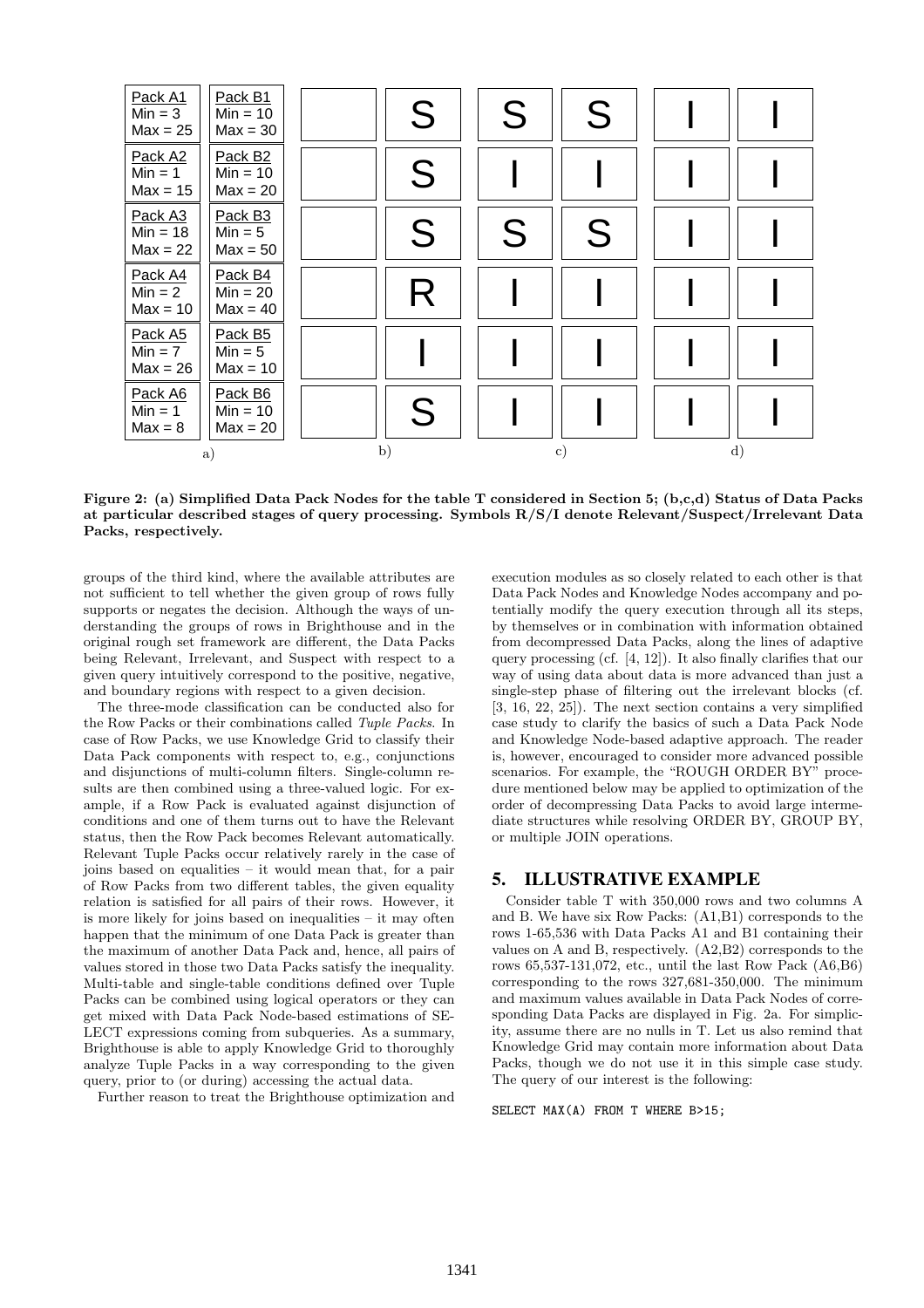

Figure 3: Integration of the core Brighthouse components with MySQL. Brighthouse Semantic Optimizer & Executor is the module replacing the original MySQL optimizer in the pluggable storage engine architecture.

For illustration purposes, we use so called approximate query mechanism, already mentioned in the previous section. One can consider its potential applications and correspondences to the imprecise query methodologies applied in various areas. However, we consider it only inside the Brighthouse engine, and we purposely use the word "mechanism" instead of "language". It is simply a convenient way to talk about how Knowledge Nodes assist in query processing, but with no strict relationship to the actual implementation. Having this in our minds, we can start as follows:

#### ROUGH MAX(A) FROM T WHERE B>15;

By using the word "ROUGH" we emphasize that we do not base on exact data, but only on Data Pack Nodes and Knowledge Nodes. The result of such operation should be treated as approximation, by a kind of analogy to the rough set regions discussed in the previous section. Using only the minimum and maximum values over the column B's Data Packs, we can see that B1, B2, B3, and B6 are Suspect, B4 is Relevant, and B5 is Irrelevant with respect to condition B>15, as illustrated by Fig. 2b. While approximating MAX(A), we do not consider A5 at all. Looking at the maximum value in  $A4$ , we obtain that  $MAX(A)$  is at least 10. Further, given 18 as the minimum value in A3, we get  $MAX(A)$  equal at least to 18. Further, we check whether there is any possibility that the result is higher than 18. This can be modeled as follows:

ROUGH ID FROM T WHERE B>15 AND A>18;

ROUGH ID is a command that returns the Row Pack IDs, together with its Relevant/Suspect/Irrelevant status. Condition A>18 is added to B>15 to let us focus on only those portions of data, which might put the value of MAX(A) higher than 18. Row Packs (A2,B2), (A4,B4), (A5,B5), as well as (A6,B6) become Irrelevant and the two remaining ones are Suspect, as in Fig. 2c. The above operation could be enriched by an attempt to sort Row Packs with respect to a chance of containing the actual maximum. This may be carried out using a heuristic algorithm based on available Data Pack Nodes and Knowledge Nodes, informally employed by command ORDER BY:

ROUGH ID FROM T WHERE B>15 AND A>18 ORDER BY A;

Design of good heuristics of this type is yet another large research topic remaining beyond the scope of this particular paper. For illustration purposes, assume that the applied heuristic algorithm finds (A1,B1) to more likely have  $MAX(A)$  greater than  $(A3,B3)$ . Now, as there is no more information applicable at the level of Knowledge Grid (at least in this simplified case study), this is the time to access the data. We begin with Data Packs A1 and B1, according to the above "ROUGH ORDER BY" operation: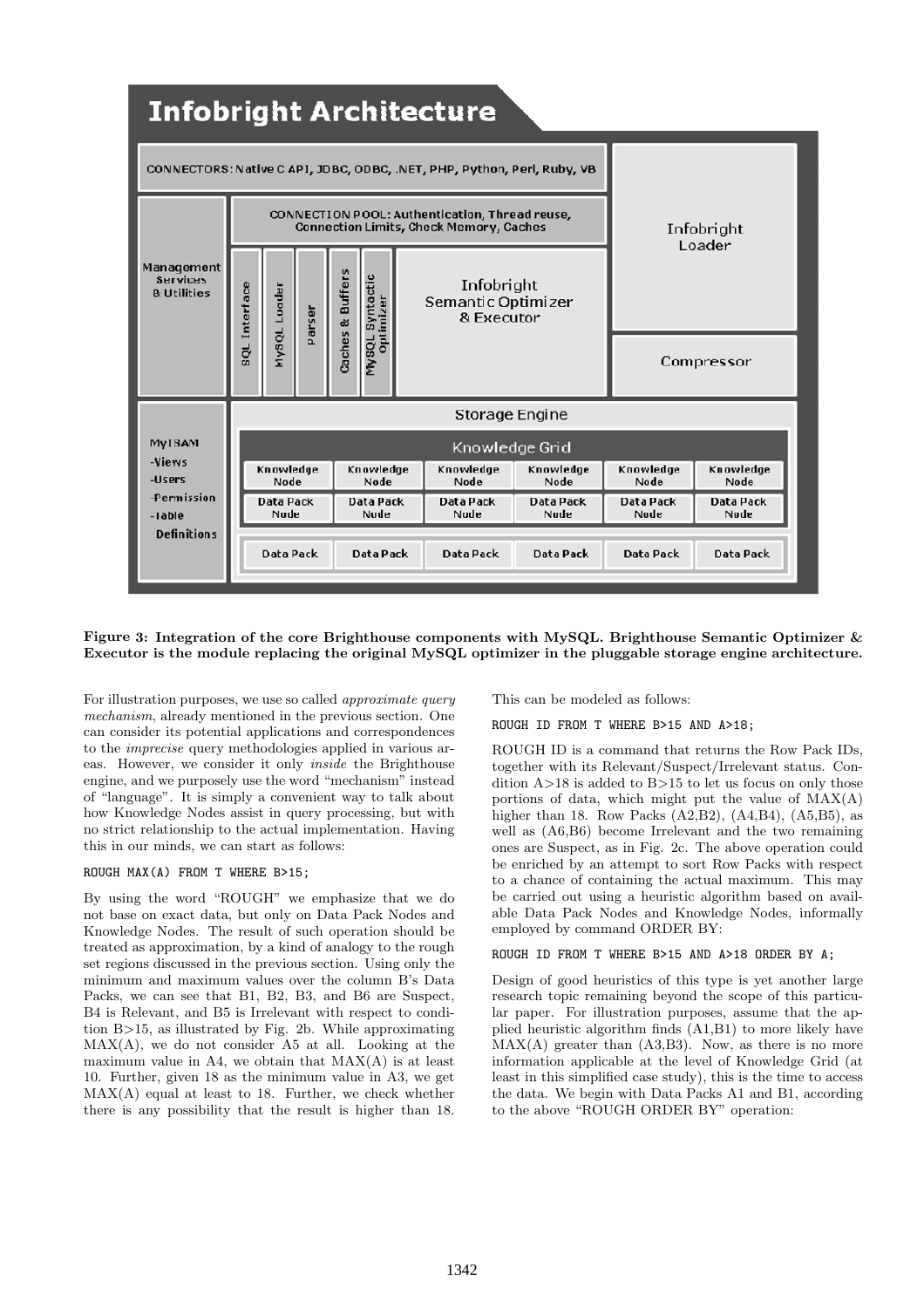#### EXACT MAX(A) FROM T WHERE B>15 AND ID=1;

The word "EXACT" means that we go down into the data. Additional condition ID=1 means that we are interested in Row Pack (A1,B1). For the sake of illustration, assume the result of the above operation equals to 23, i.e., the maximum value of A for the rows in  $(A1,B1)$  satisfying condition  $B>15$ is 23. Given information about possible MAX(A) updated, we iteratively come back to the "rough" level and formulate the next operation along the following lines: $\frac{4}{3}$ 

#### ROUGH ID FROM T WHERE B>15 AND A>23;

Now, all the Row Packs become irrelevant, as in Fig. 2d. There is no data left to update  $MAX(A)$  as being higher than 23. The value of 23 is reported as the result of the SQL statement. Let us note that only 2 out of 12 Data Packs needed to be accessed during all above operations.

## 6. BRIGHTHOUSE IN PRACTICE

Let us first briefly describe how it is possible to use Brighthouse in a real-life scenario. Clearly, the ideas presented in Sections 2-5 would not be applicable without ODBC connectors, etc., as mentioned in Section 1. Fig. 3 presents how we leverage MySQL's pluggable storage engine architecture [28] to achieve full database functionality. MySQL management services and utilities are used as the technology around connection pooling. As in the case of other MySQL storage engines (cf. [13]), MyISAM is used to store catalogue information such as table definitions, views, users, and their permissions. Brighthouse uses its own load/unload utilities, as this stage is related to data (de)compression and the updates of metadata stored in Knowledge Nodes. Brighthouse's query optimizer takes partially an advantage of MySQL's syntactic rewrites and parsing mechanisms. However, the major part at this level is replaced by the Knowledge Node-based methodology, with the MySQL's standard index support turned off. As also mentioned in Section 1, the other currently known MySQL storage engines are limited to singletable processing, using MySQL's optimizer/executor every time multi-table operations are involved.

We conducted experiments on benchmarks and databases we acquired in the proof-of-concept projects. The choice of reliable benchmarks is important though not easy (cf. [26, 34]). Every approach has its own preferences regarding how a database is designed or what data properties should be expected. In this paper, we limit ourselves to the results over real-life data, with more benchmark-oriented analysis to be provided in future. Given confidentiality constraints, we disclose the results only for the data samples, with the columns' names changed. More than in the answers to SQL queries or in the time required to obtain those answers with various hardware settings, in this paper, we are interested in comparison of the intensity of Data Pack reads with and without Data Pack Nodes and Knowledge Nodes applied. Obviously, one may claim that a more fair comparative experiment should involve the data equipped with Data Pack Nodes and Knowledge Nodes and, on the other hand, the same data equipped with standard-like indexes. The reason we did not follow this path is that, in our experiments, we

did not assume any hints which indexes should be created. We did not assume any kind of database tuning, provided that Knowledge Grid is fully automatized, focusing on addressing the ad hoc query workload.

The first sample is a single table – five days of data of one of our customers. We call it FACT TABLE. It has 676 million rows and 66 columns. There are 10,320 Data Packs for every column. The 0.25TB of raw data is compressed to 35.5GB, including Knowledge Grid. It gives us 7:1 compression ratio (comparing to the other data sets we analyzed, this one was relatively hard to compress). We conducted the tests on a machine with 3.2GHz Xeon processor and 6GB RAM. Let us start with the following:

## SELECT COUNT(\*) FROM FACT\_TABLE WHERE CUSTOMER\_ID BETWEEN 13000 AND 14000;

With Knowledge Grid turned off, we have to scan through all of the Data Packs of CUSTOMER ID, even given the fact that the above BETWEEN range is expected to be very selective. With Knowledge Grid turned on, although the values of CUSTOMER ID are quite unordered across the table and therefore the minimum and maximum values stored in Data Pack Nodes cannot help, about 90% of intervals in HIST of this column turn out to be labeled with 0. In case of this particular query, HIST narrows us down to only 7 Suspect Data Packs, with the rest of them classified as Irrelevant. Hence, the above query is completed nearly immediately, just a fraction of a second. The next query allows localizing customers from another range, who used a particular advertising banner:

#### SELECT COUNT(DISTINCT CUSTOMER\_ID) FROM FACT\_TABLE WHERE CUSTOMER\_ID BETWEEN 8000 AND 9000 AND BANNER\_ID = 10891;

The query took 23.8 seconds. With Data Pack Nodes and Knowledge Nodes turned off, we would have to scan through 20,640 Data Packs. With Data Pack Nodes and Knowledge Nodes turned on, in the case of this particular BETWEEN range, the CUSTOMER ID's HIST is not so efficient. BAN-NER ID's HIST has 75% of 0 labels and quite useless Data Pack Nodes. If applied separately, those two HISTs result with 10,400 Suspect Data Packs. If combined, given that the conjunction of Irrelevant and Suspect Data Packs within the same Row Pack results with its Irrelevant status, the final number of Suspect Data Packs goes down to 6,136. Although, after all, this is rather a disappointing example, it illustrates potential benefits of the three-valued logic applied at the level of Data Pack classification. The next example's complexity is comparable to the above ones, though now we deal with alpha-numeric data types:

#### SELECT COUNT(\*) FROM FACT\_TABLE WHERE REFERRER LIKE "http://ozzyozbourn%";

Although we create Data Pack Nodes also for such cases (with min and max values interpreted lexicographically), this query is optimized mainly by CMAPs, which enable to determine 99 Suspect Data Packs out of 10,320. The query took 19.6 seconds. When comparing with the previous queries, we can see that the time required to access RE-FERRER's values is much longer than in the case of CUS-TOMER ID and BANNER ID, given Data Packs' larger size. The following is a case of analytic query counting rows in different time intervals and action groups:

<sup>&</sup>lt;sup>4</sup>One may claim that we should also add the NOT(ID=1) condition to prevent going back to  $(A1,B1)$ . We omit it here because in the actual Brighthouse implementation we store information about already visited Row Packs anyway.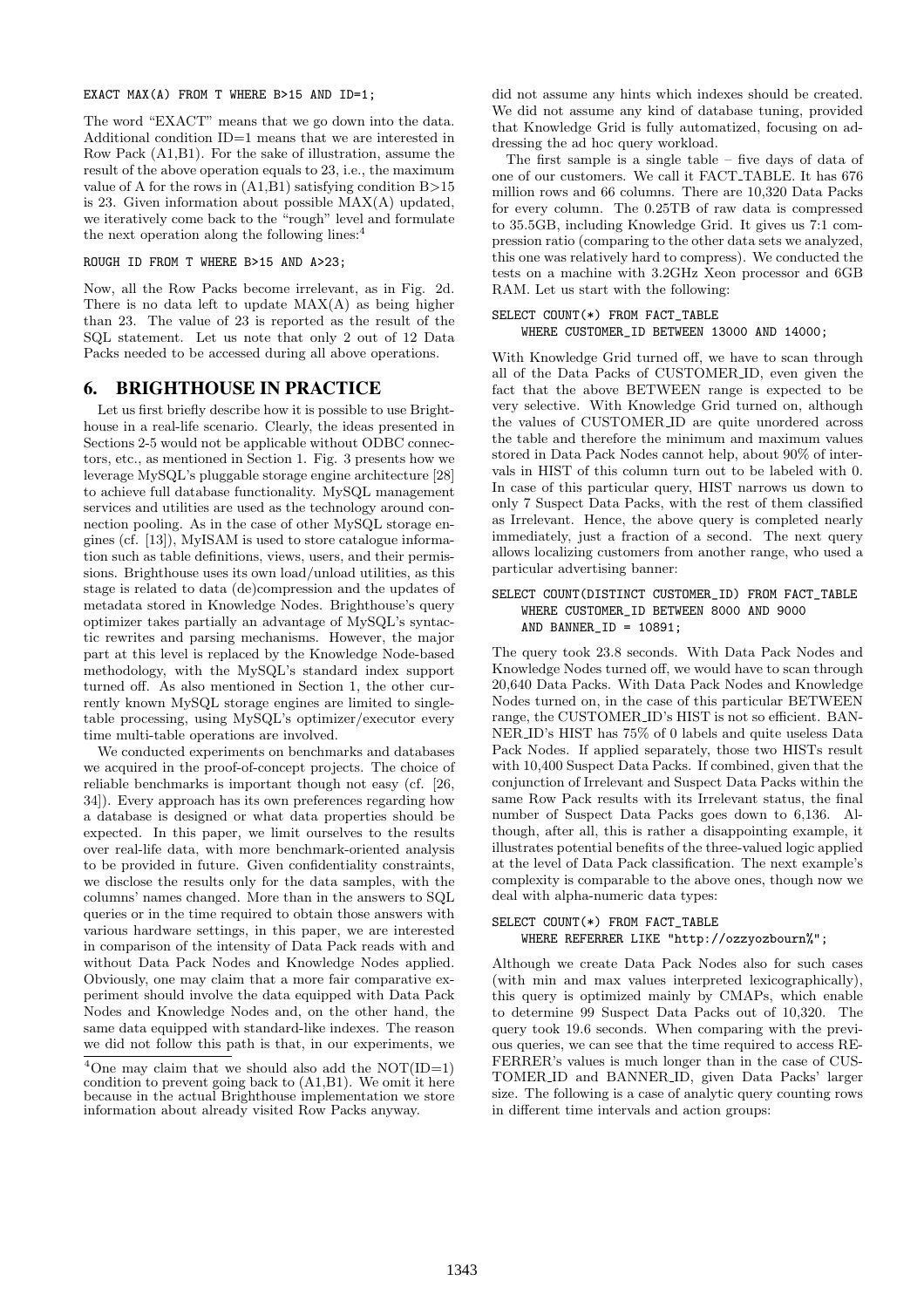#### SELECT HIT\_DATE, ACTIONS, AVG(CLICK) FROM FACT\_ TABLE GROUP BY HIT\_DATE, ACTIONS ORDER BY 1, 2;

In our FACT TABLE, there are only 10 combinations of the values of columns HIT DATE and ACTIONS, resulting with 10 groups to be considered. Moreover, the values are quite regularly distributed. By using available Data Pack Nodes we identify a significant number of Data Packs as Relevant, i.e., fully belonging to one of the 10 HIT DATE/ACTIONS groups. As Data Pack Nodes provide sufficient information to contribute to AVG(CLICK) in the case of Relevant Data Packs, it eventually turns out that we need to decompress only 5,261 out of  $3\times10.320=30.960$  Data Packs being under consideration. It is interesting given that the above case is a typical "full scan" query. It took 118 seconds. The following one is a different example of large aggregation:

SELECT HIT\_DATE, CAMPAIGN\_ID, SUM(IMPRESSIONS), SUM(CLICKS), SUM(ACTIONS), SUM(VIEWS), SUM(INCOME), SUM(EXPENSE) FROM FACT\_TABLE WHERE CAMPAIGN\_ID > 0 GROUP BY 1, 2;

With ACTIONS instead of CAMPAIGN ID as the grouping column, the query processing dynamics would be quite the same as before because the SUMs are resolvable by Data Pack Nodes of Relevant Data Packs like in the case of COUNT(\*). However, with CAMPAIGN ID we get  $3,762$ groups instead of 10. The three-mode classification based on Knowledge Grid restricts the number of Suspect Data Packs down to 74,113. However, given the overall number of involved Data Packs equal to  $8 \times 10,320=82,560$ , it is not too much of the gain. Moreover, with specific memory settings, it may be impossible to create an intermediate structure enabling to calculate the statistics for all groups during a single scan through the data. Here, given 6GB of RAM available, we were able to avoid multiple reads of the same Data Packs from disk to a large extent. Still, it turned out that smart ordering (a kind of "ROUGH OR-DER BY" mentioned in previous sections) of the Data Pack reads saves 10% of time required for multiple scans. Namely, the Brighthouse engine is able to put in order the reads of Data Packs, which are likely to correspond to the same sets of HIT DATE/CAMPAIGN ID value combinations, basing on Data Pack Nodes and Knowledge Nodes. Such additional metadata-based optimization is going to give more savings if the proportion of data cardinalities to available RAM increases. It is also an additional illustration confirming that the future performance tests of Brighthouse should be far more advanced than it is presented in this paper.

We finish with an example of multi-table query. The above-discussed data set was not challenging enough with this respect because dimension tables contained just several thousands of rows. Let us consider the data coming from another project. There are two tables: SERVER CONTENTS (112 million rows) and SERVER USERS (18.6 million rows). As in the previous case, the names of tables and columns are not original. We choose to report the following query:

SELECT T1.X\_CONTENT, T2.VISIT\_TIME, COUNT(DISTINCT T2.URS\_ID), COUNT(DISTINCT T2.SITE\_ID), COUNT(\*) FROM SERVER\_CONTENTS T1, SERVER\_USERS T2 WHERE T1.SITE\_ID = T2.SITE\_ID AND T1.ADD\_KEY = T2.ADD\_KEY GROUP BY T1.X\_CONTENT, T2.VISIT\_TIME;

Although Data Pack Nodes, HISTs, and CMAPs can partially assist in identifying Irrelevant pairs of Row Packs, the main benefit for the above query comes from Pack-to-Packs corresponding to the conditions T1.SITE ID=T2.SITE ID and T1.SITE ID=T2.SITE ID. When combined together along the lines of conjunction of two join relations, these two Pack-to-Packs allow for elimination of over 90% of Tuple Packs as being Irrelevant. One can note that operating with such a sparse matrix of pairs of Row Packs that need to be analyzed together opens various possibilities including, e.g., decomposing the JOIN execution step onto several reasonably sized substeps that can be merged later. Here, we restrict ourselves to reporting that conjunction of the above Pack-to-Packs resulted in complete irrelevance of over 66% of Row Packs from table SERVER USERS. This means that over 66% of Row Packs in one of the tables did not contain any rows, which could match both join equalities with at least a single row in another table. Having such information available in memory, without accessing Data Packs, enabled to speed up this particular query three times.

# 7. CONCLUSION

We discussed the Brighthouse's [19, 44] approach to data organization based on compressed Data Packs (which should be compared to other known techniques of data storage and compression, see e.g. [15, 18, 41, 45]), the Brighthouse's Knowledge Grid layer (which should be compared to other, both academically and commercially developed metadata strategies [3, 16, 22, 25]), as well as the Knowledge Gridbased query optimization/execution principles seeking their origins in the theory of rough sets [32, 33] and remaining in general analogy with widely known techniques adaptive query processing [4, 12]. We wrapped up with reporting the experiments emphasizing the promising performance characteristics with respect to ad-hoc analytic queries, as well as with outlining the overall framework based on the MySQL pluggable storage engine platform [13, 28].

Although Brighthouse has been already proven to be a reliable and efficient commercial product, the performance analysis reported in this paper needs to be further developed, by carefully reconsidering the most popular database benchmarks (though we should also keep in mind the arguments presented in Section 6, cf. [26, 34]), as well as by more thoroughly investigating the most fundamental scaling parameters considered in the literature (cf. [2, 17]). Only such an extended framework will enable us to fully compare our approach with the others, especially those based on the column orientation (cf. [31, 37, 39, 40]).

Our objective in this introductory paper was mainly to present the concept of our data about data framework, Knowledge Grid, as one of the most innovative, key components of the whole architecture. Certainly, the results that we obtained with the particular components of Knowledge Grid being turned on and off require a deeper understanding in comparison other adequately indexed solutions like, e.g., the open source column-oriented databases [21, 23] or the data storage engines available within the above-mentioned MySQL platform. On the other hand, one should remember that the whole concept of Knowledge Grid was designed to cope with highly ad hoc querying scenarios, where the ability to appropriately index the data or, more generally, to appropriately tune the physical database model is highly questionable in its traditional meaning (cf. [14, 35]).